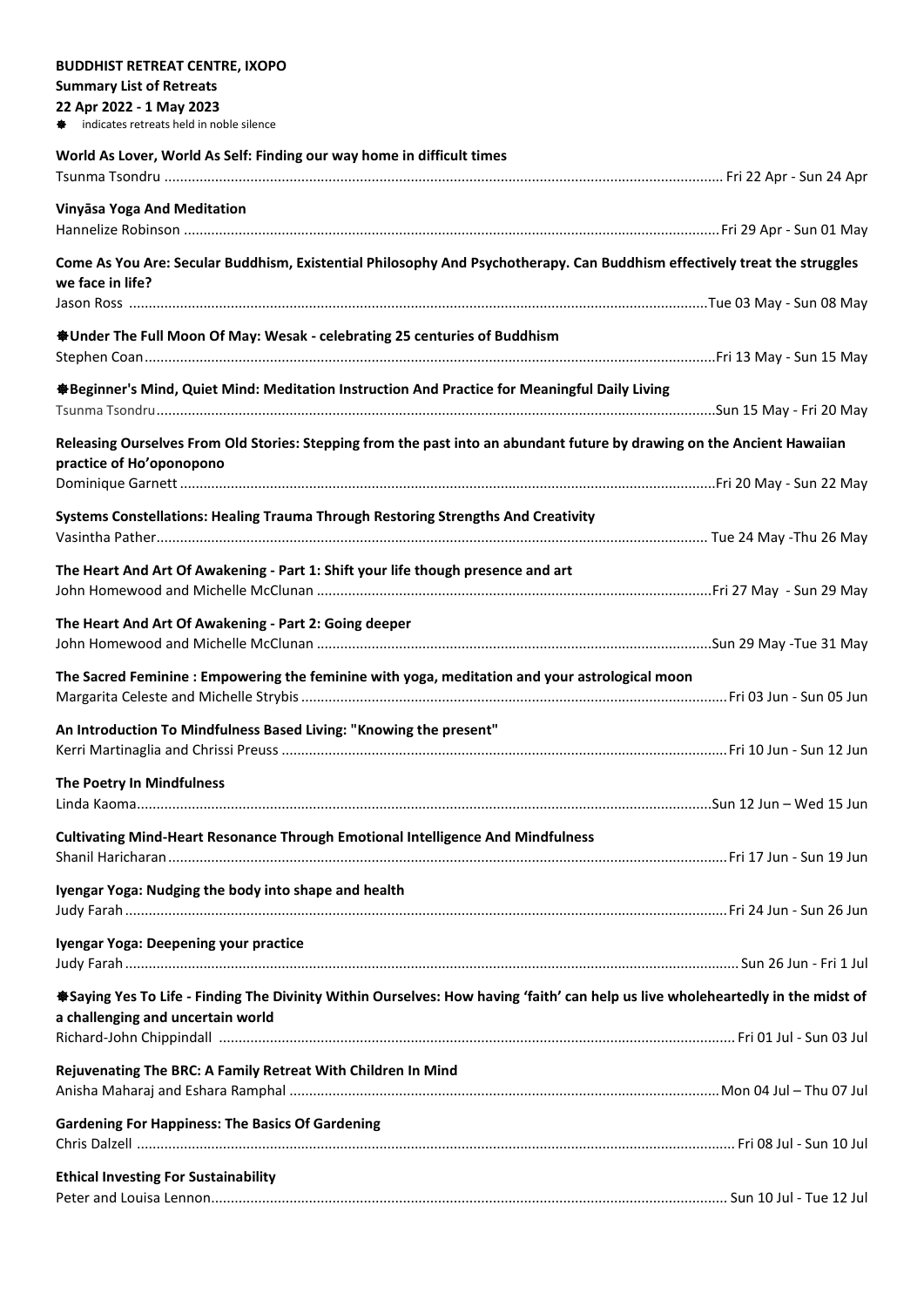| An Antidote To Insecurity                                                                                                             |  |
|---------------------------------------------------------------------------------------------------------------------------------------|--|
| <b>Traditional Hatha and Raja Yoga</b>                                                                                                |  |
| Anger - On The Path Of Love                                                                                                           |  |
| Finding And Keeping Your Centre: Taking Care Of Ourselves In Order To Be Of Service To Others                                         |  |
| A Weekend Of Hatha Yoga: Rekindle Your Life Energy                                                                                    |  |
| Moving Meditation: Cultivating The Four Energies Of Tai Chi                                                                           |  |
| <b>Relaxation: Opening And Relaxing The Heart And Mind</b>                                                                            |  |
| Working With The Elements: Enquiry Into Ourselves And The World Around Us Through A Deeper Understanding Of Our<br><b>Environment</b> |  |
|                                                                                                                                       |  |
| A Yin Yoga Retreat: Restorative Yoga                                                                                                  |  |
| The Body Has Something To Say: Exploring Our Thinking Bodies Through Yoga, Meditation And Therapeutic Reflection                      |  |
| Nia - Retreat Through Dance: Curating Life As Art                                                                                     |  |
| A Taste of Somatics: Feeling And Healing The Body From Within                                                                         |  |
| Mark Making - The Essence Of Calligraphy. A gentle introduction to formal Western calligraphy                                         |  |
| Healing The Family Tree: An Ancestor And Us Writing Retreat                                                                           |  |
| Between First In-Breath And Last Out-Breath: The Art Of Story-telling                                                                 |  |
| <b>Statuber 15 The Window - A Silent Retreat With Ryokan</b>                                                                          |  |
| <b>Yinsight Yoga: Yin Yoga And Mindfulness Meditation</b>                                                                             |  |
| Stand Like A Tree To Power Up Your Chi                                                                                                |  |
| Life Tides And Word Links: A Course In Poetry                                                                                         |  |
| Root Memoir Course: Exploring Nature And Nurture                                                                                      |  |
| Yin And Yang: A Yoga Retreat: Release, Relax And Restore                                                                              |  |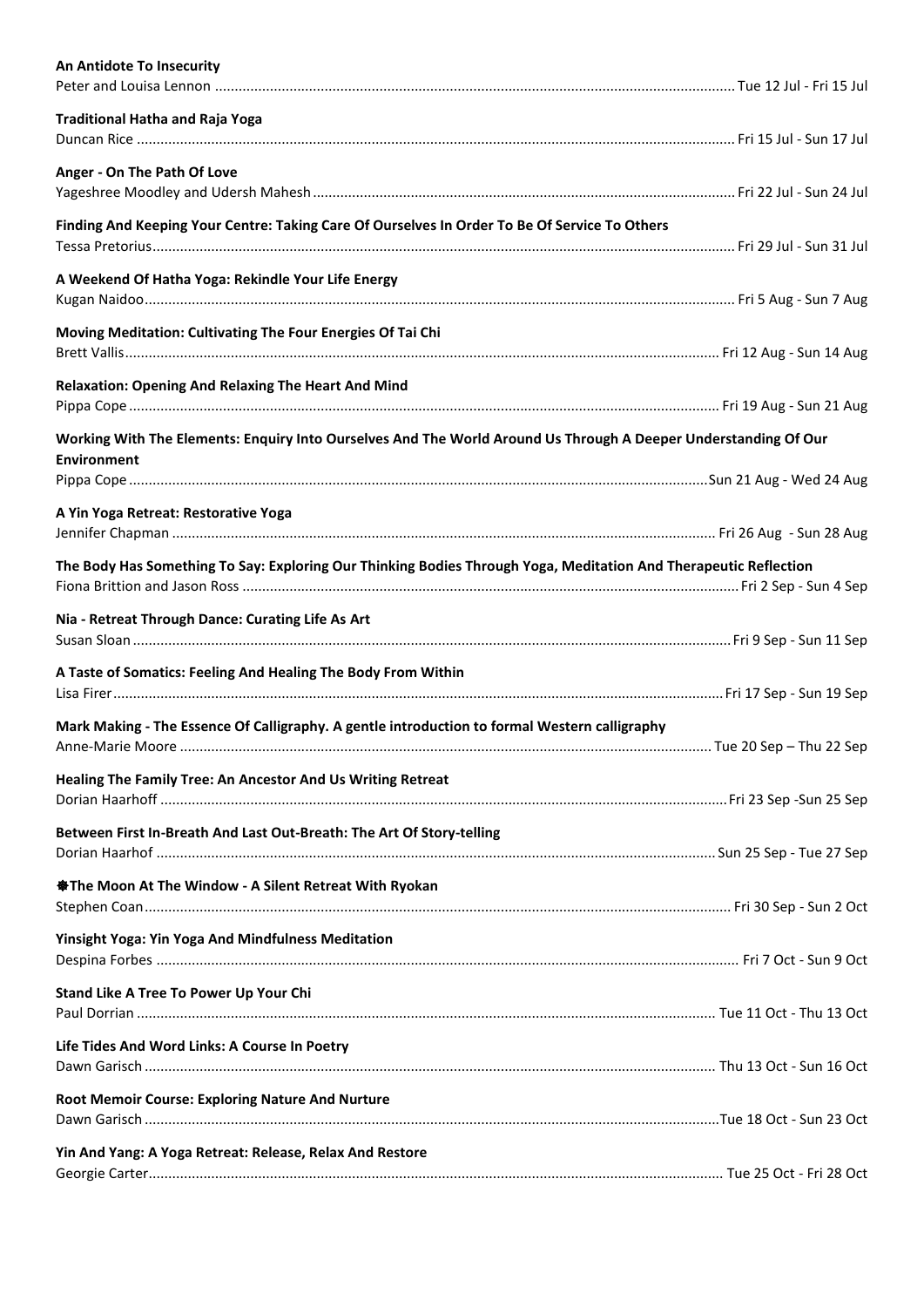| "You Can't Fill The Hole In Your Heart With Food"And Other Things - Jan Chozen Bays Mindful Eating: The hidden gifts of our<br>compulsions                                              |  |
|-----------------------------------------------------------------------------------------------------------------------------------------------------------------------------------------|--|
| At Ease in Mind and Body: An Introduction To Qigong                                                                                                                                     |  |
| <b>&amp; Quiet Mountain, Clear Sky: Meditating With Calmness And Clarity</b>                                                                                                            |  |
| The Roots Of Sacred Drumming: Exploring Natural Rhythms                                                                                                                                 |  |
| Yoga Mind, Body And Breath: A Journey Of Self-Discovery                                                                                                                                 |  |
| A Neurosurgeon Probes Wellness And Performance: Psychoneuroimmunology                                                                                                                   |  |
| Shibuie - When Beauty Happens Accidentally: Sumie and Raku - Japanese brush painting and pottery                                                                                        |  |
| Grounded In Space: A Weekend Of Tai Chi And Qigong                                                                                                                                      |  |
| <b>Stalking The Moment: Being Home 24/7 - Christmas At The BRC</b>                                                                                                                      |  |
| <b>Statuber 15 The Septem Section Section</b> Fire In The New Year                                                                                                                      |  |
| Time To Focus And Tune Into 2023: Gently kickstart the new year with an ashram-style retreat offering qigong, hatha yoga,<br>Tsunma Tsondru, Kugan Naidoo, Brett Vallis and Deborah Don |  |
| <b>Manushi Property Property</b> Properts Article Article Article Article Article Article                                                                                               |  |
| <sup>※</sup> Vipassana Meditation: How to realise ever-present mindfulness                                                                                                              |  |
| ※ A Vipassana Retreat: The search for truth                                                                                                                                             |  |
| <b>Gardening For Happiness: The Basics Of Gardening</b>                                                                                                                                 |  |
| The Way of Ubuntu: Exploring traditional South African healing                                                                                                                          |  |
| Happy Healthy Yoga For Healing And Harmony                                                                                                                                              |  |
| Getting To Know The Birds At The BRC: 160 Birds of a feather                                                                                                                            |  |
| <b>Creative Intuition Retreat</b>                                                                                                                                                       |  |
| Shine your Light: An Integrative Astrology Retreat Combining Astrology, SoulCollage® And Yoga                                                                                           |  |
| Qigong From The Daoist Mountain Wudang: Energy - Vastness - Stillness                                                                                                                   |  |